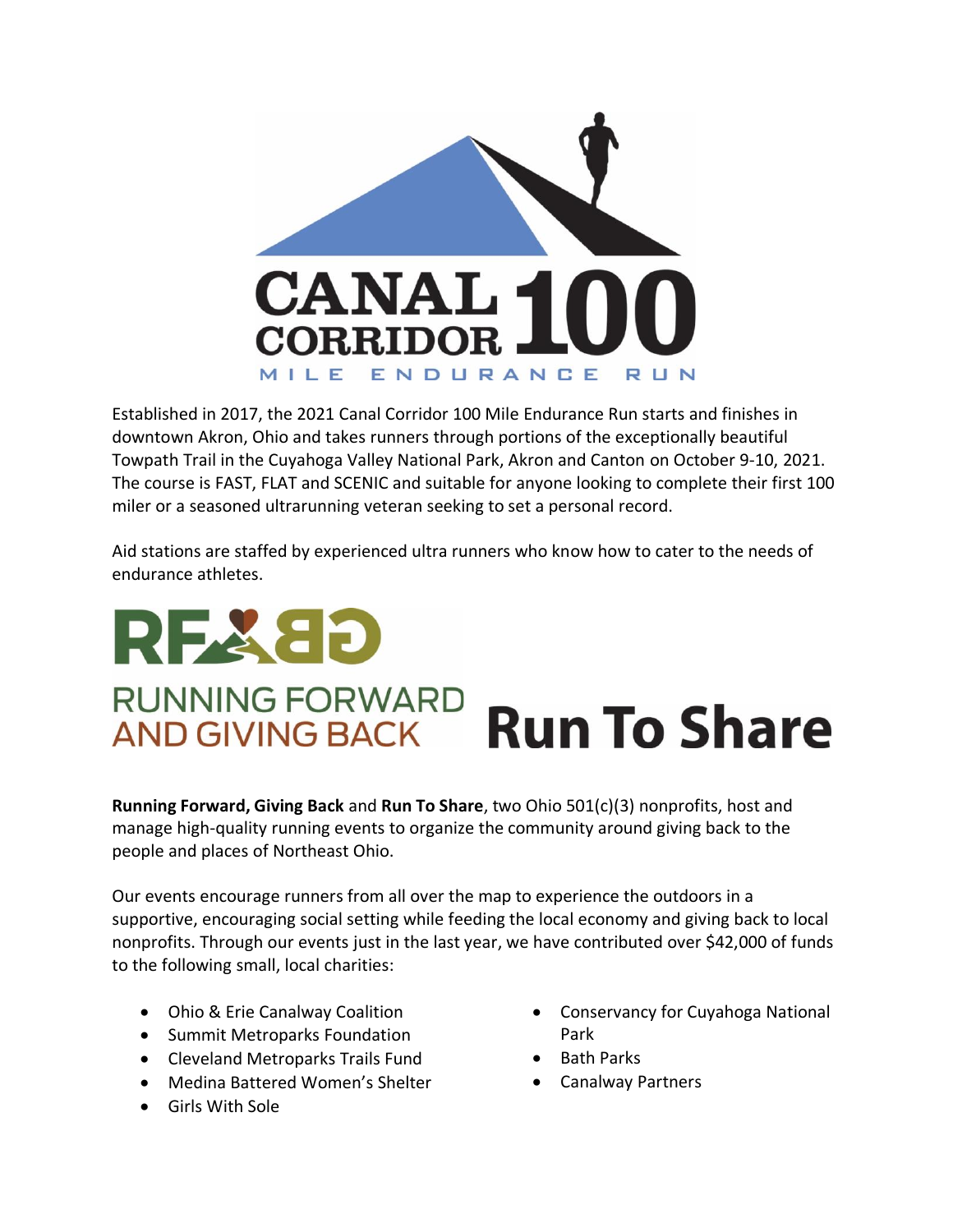- Edwins Leadership & Restaurant Institute
- Bessie's Angels
- East Cleveland Park Association
- Running2bWell
- Herren Project
- Feeding Medina County
- Friends of Crowell Hilaka
- Running Dog

Our races feature the quality of a for-profit event (chip race timing, certification and sanctioning, race directing and volunteer staffing, runner support and aid, medical and therapeutic services, race swag) coupled with the unrelenting mission to build up those in the worst conditions and situations among us within Northeast Ohio. In addition, we strive to highlight local, small businesses along the routes of our races.

To do that with the excellence that the people of Northeast Ohio deserve, we need your support for the Canal Corridor 100.

**Canalway Captain** – sponsor the entire race - \$2,500

- Your logo and/or company name placed prominently on all promotions and publicity, including print ads; press releases; participant & volunteer t-shirts; banners at the race start, finish and at any pre-race events; on our social media; and on awards.
- Hyperlink to your website from ours

**Lock Manager** – sponsor the signage marking the route and detailed directions - \$500

- Your logo and/or company name placed prominently on participant & volunteer t-shirts; signage along race route, including every aid station and directional sign; and on our social media.
- Hyperlink to your website from ours.

**Mulekeeper** – sponsor the medical and police presence to keep people safe and moving - \$150

- Your logo and/or company name included in a promotional insert in the runners packets, at an aid station and on our social media.
- Hyperlink to your website from ours.

**Gristmill** - sponsor an aid station - \$100

- Your logo and/or company name placed prominently at an aid station and on our social media.
- Hyperlink to your website from ours.